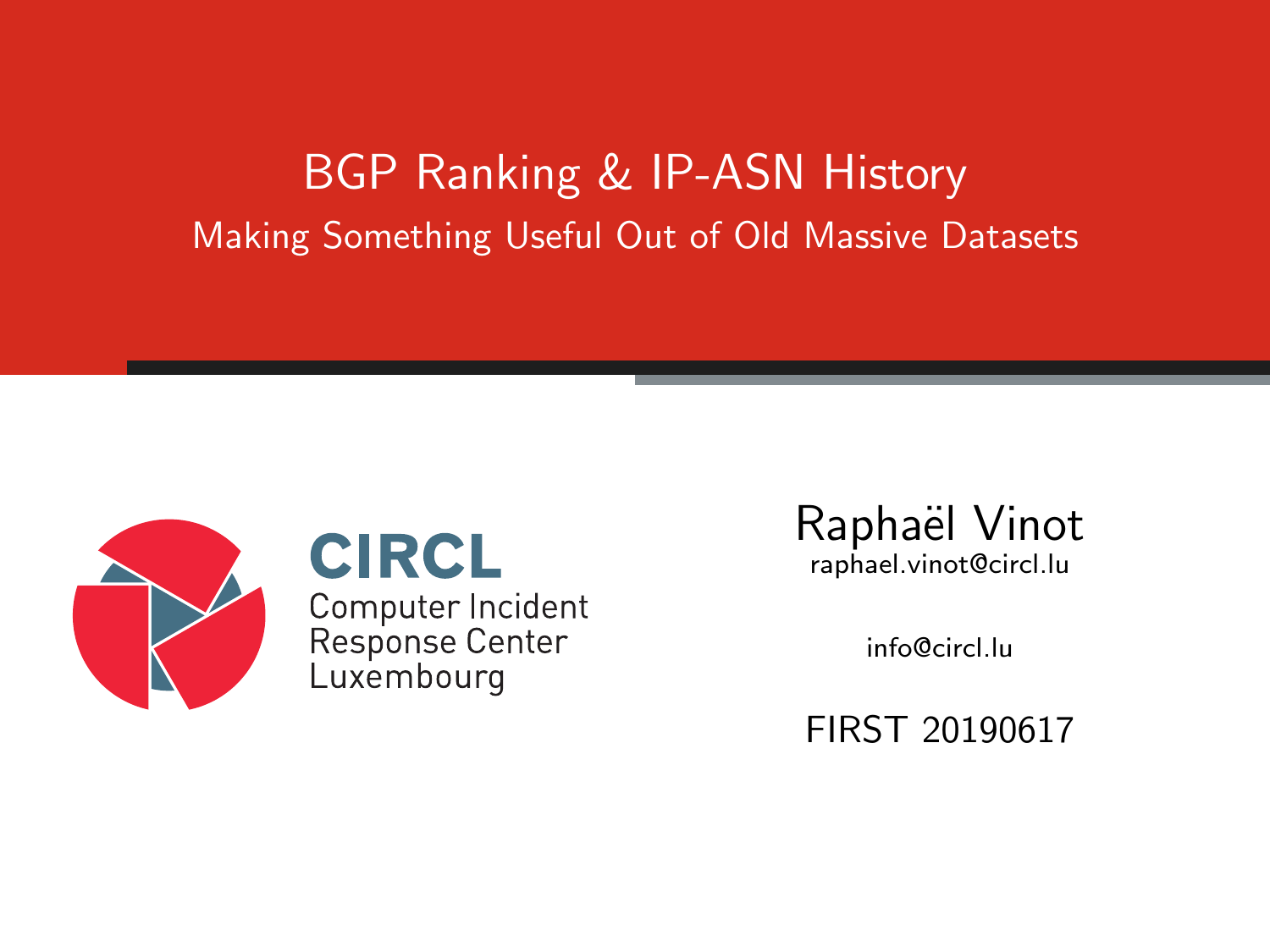The Computer Incident Response Center Luxembourg (CIRCL) is a government-driven initiative designed to provide a systematic response facility to computer security threats and incidents. CIRCL is the CERT for the private sector, communes and non-governmental entities in Luxembourg and is operated by securitymadein.lu g.i.e.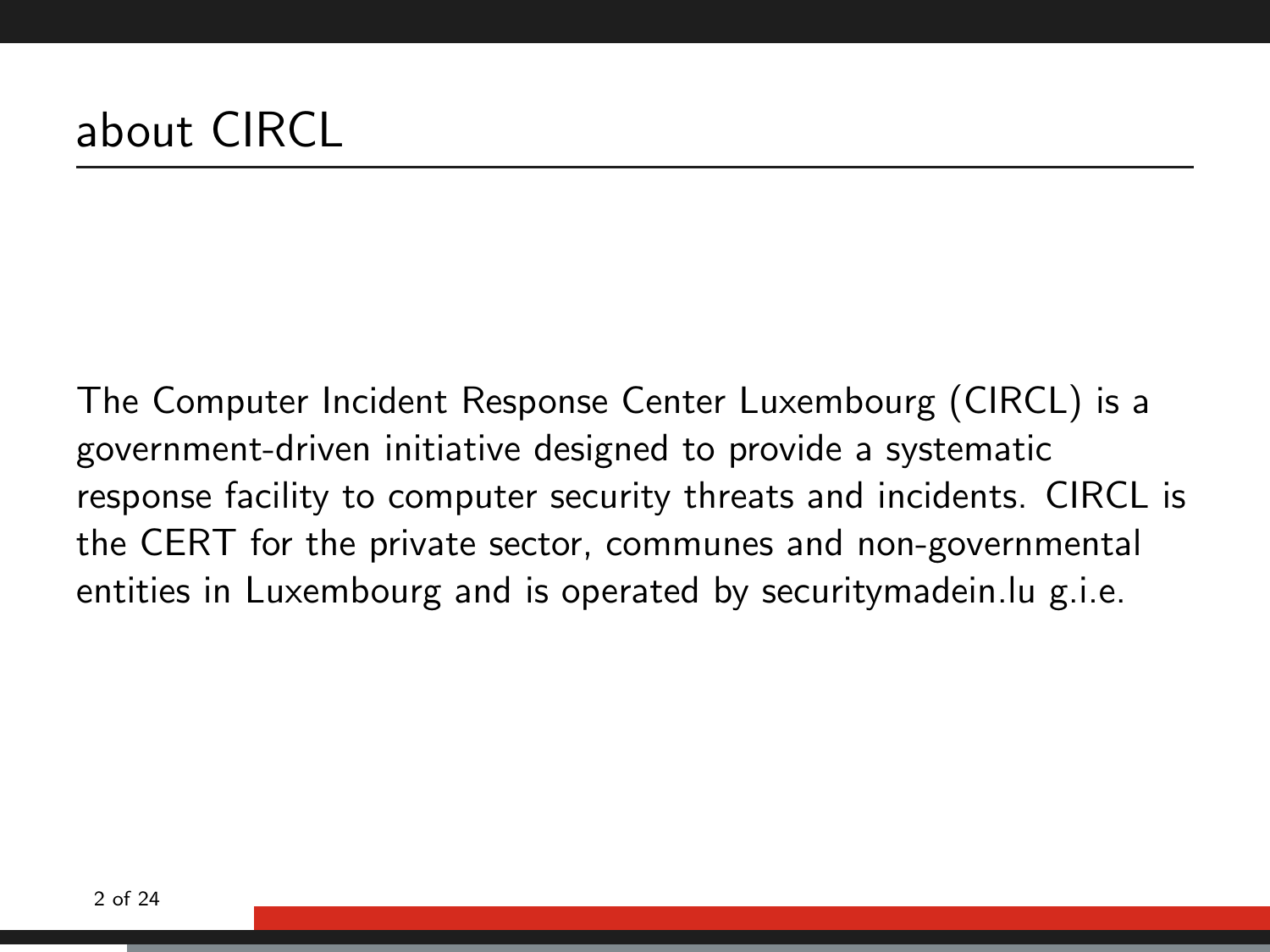#### <span id="page-2-0"></span>[Objectives of the presentation](#page-2-0)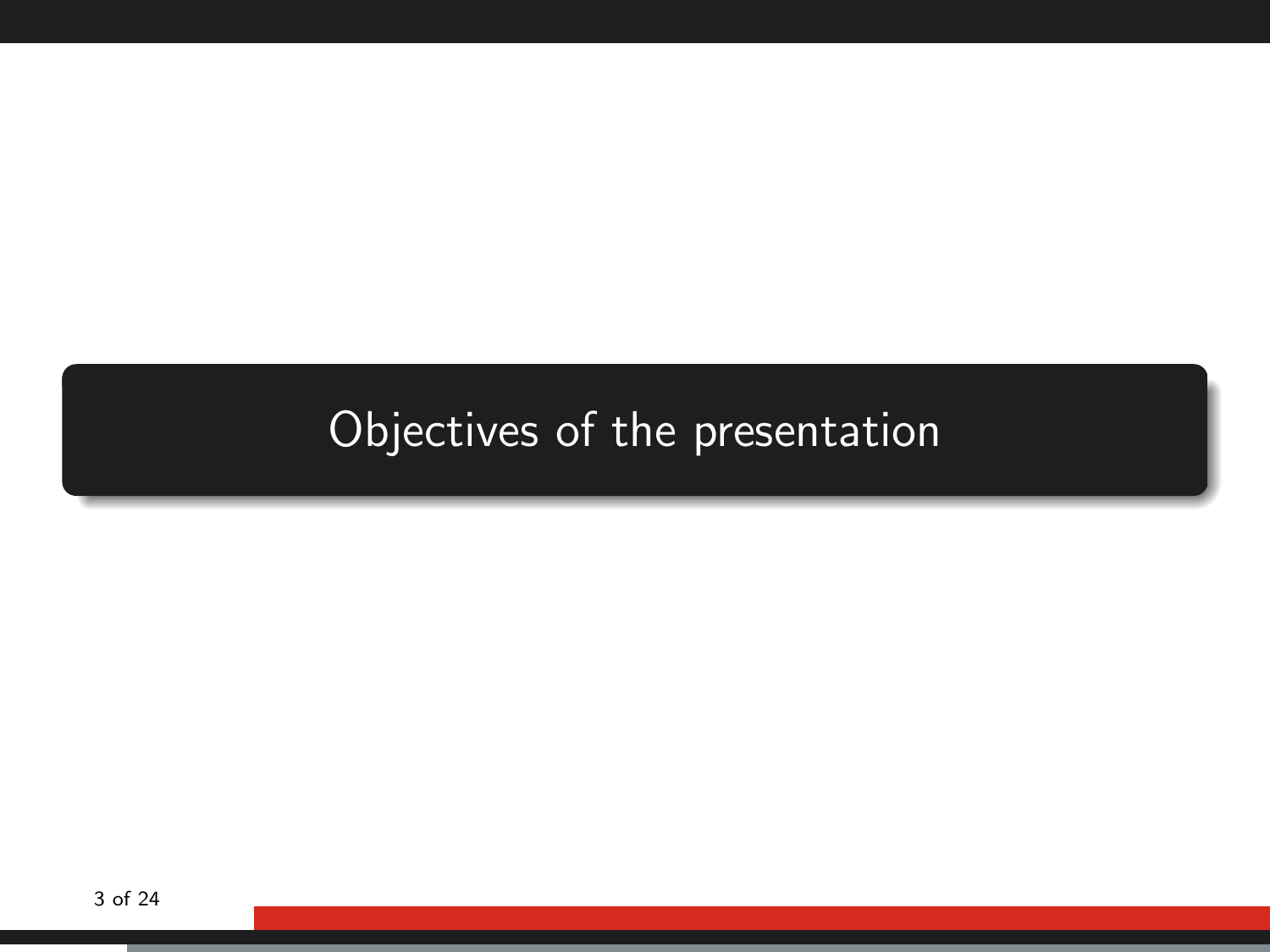- Why do we need tools like BGP Ranking and IPASN History
- How to effectively aggregate big datasets of malicious IPs
- Show the integration of IP ASN History and BGP Ranking
- Explain how to use the respective APIs
- Discuss the future developments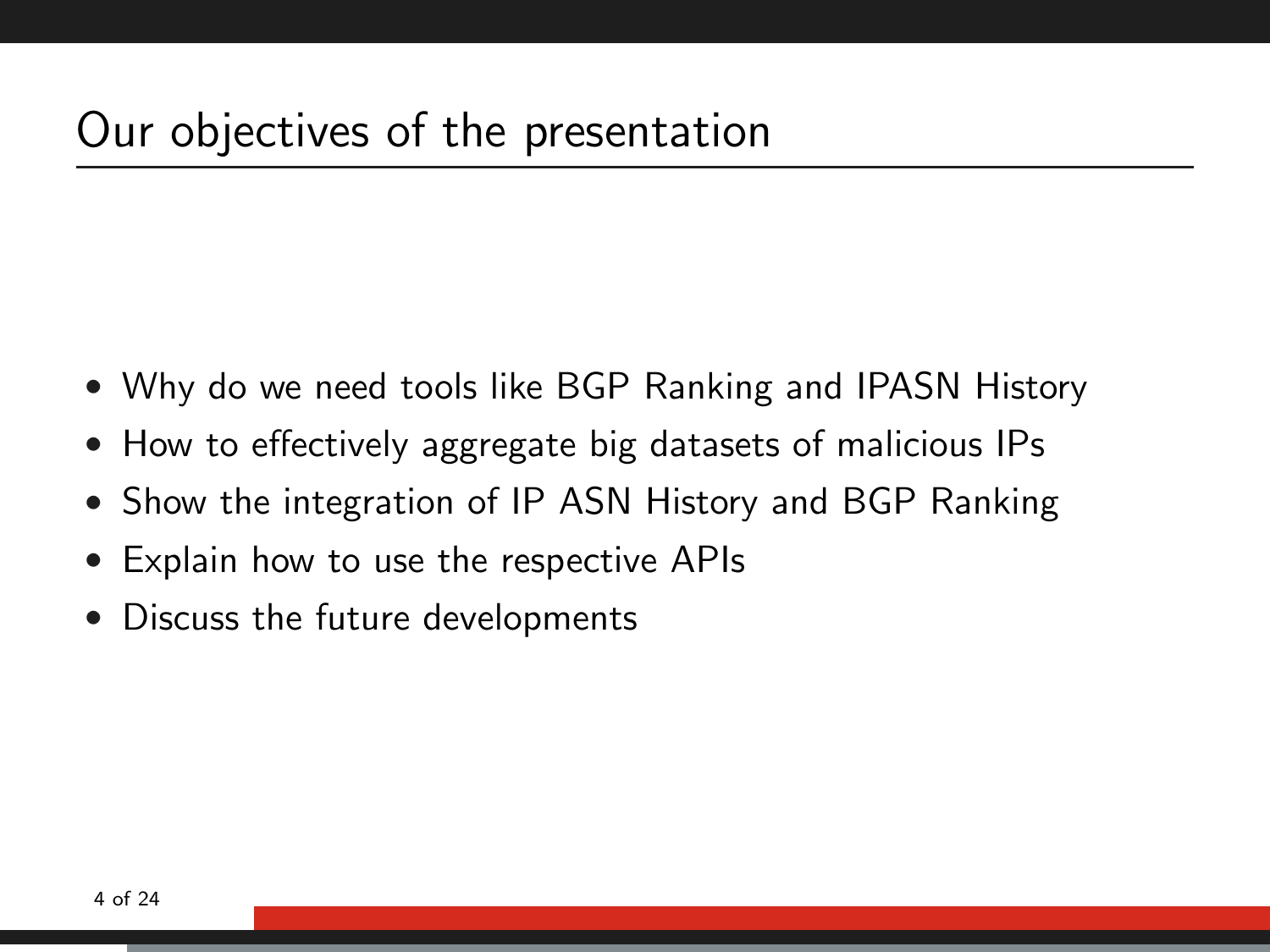# <span id="page-4-0"></span>**[History](#page-4-0)**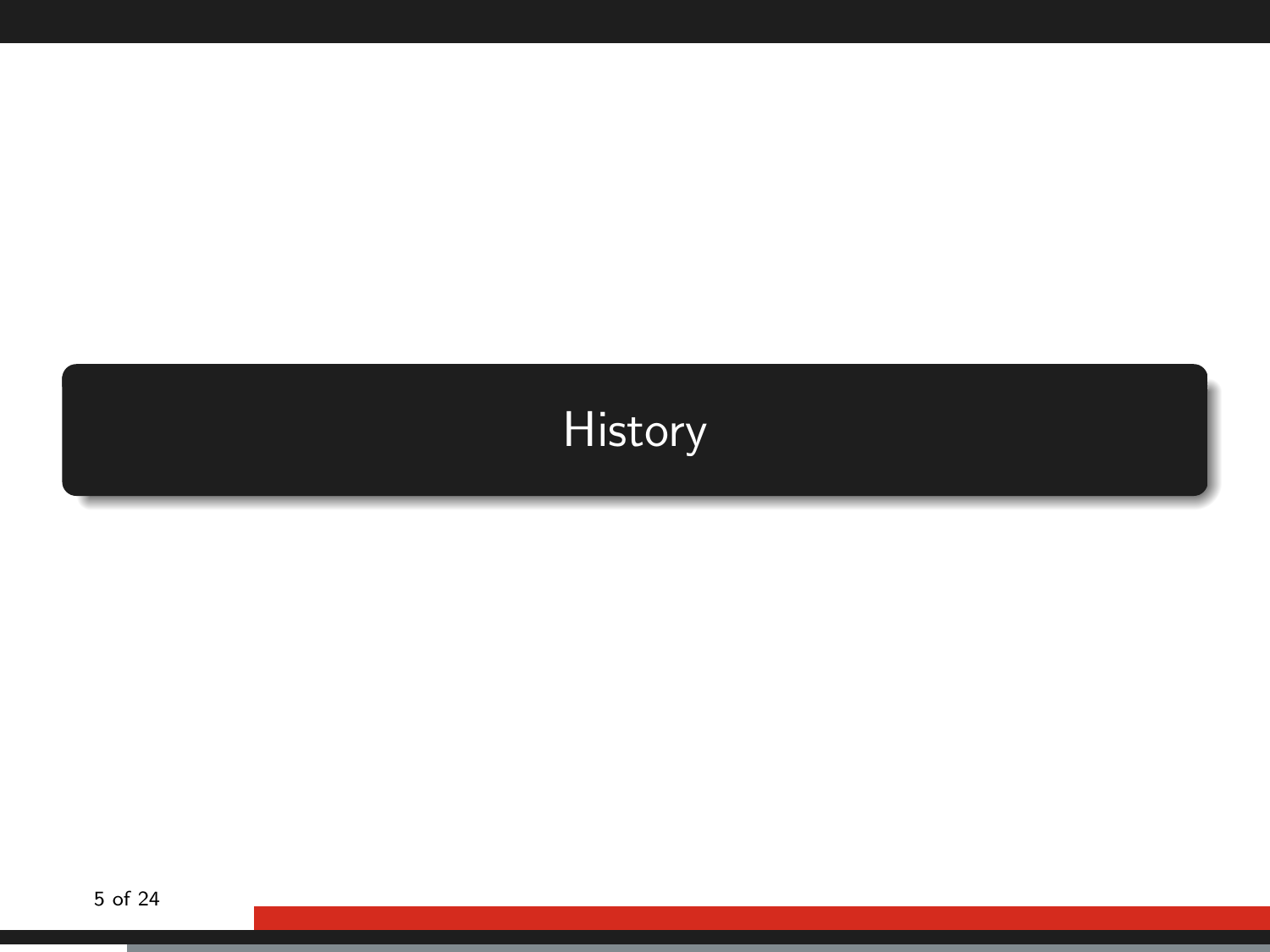- Owners of IP prefixes evolve in time
- Investigations can happen late
- BGP views may vary depending on source
- RIPE has a very comprehensive interface, but doesn't scale for thousand IPs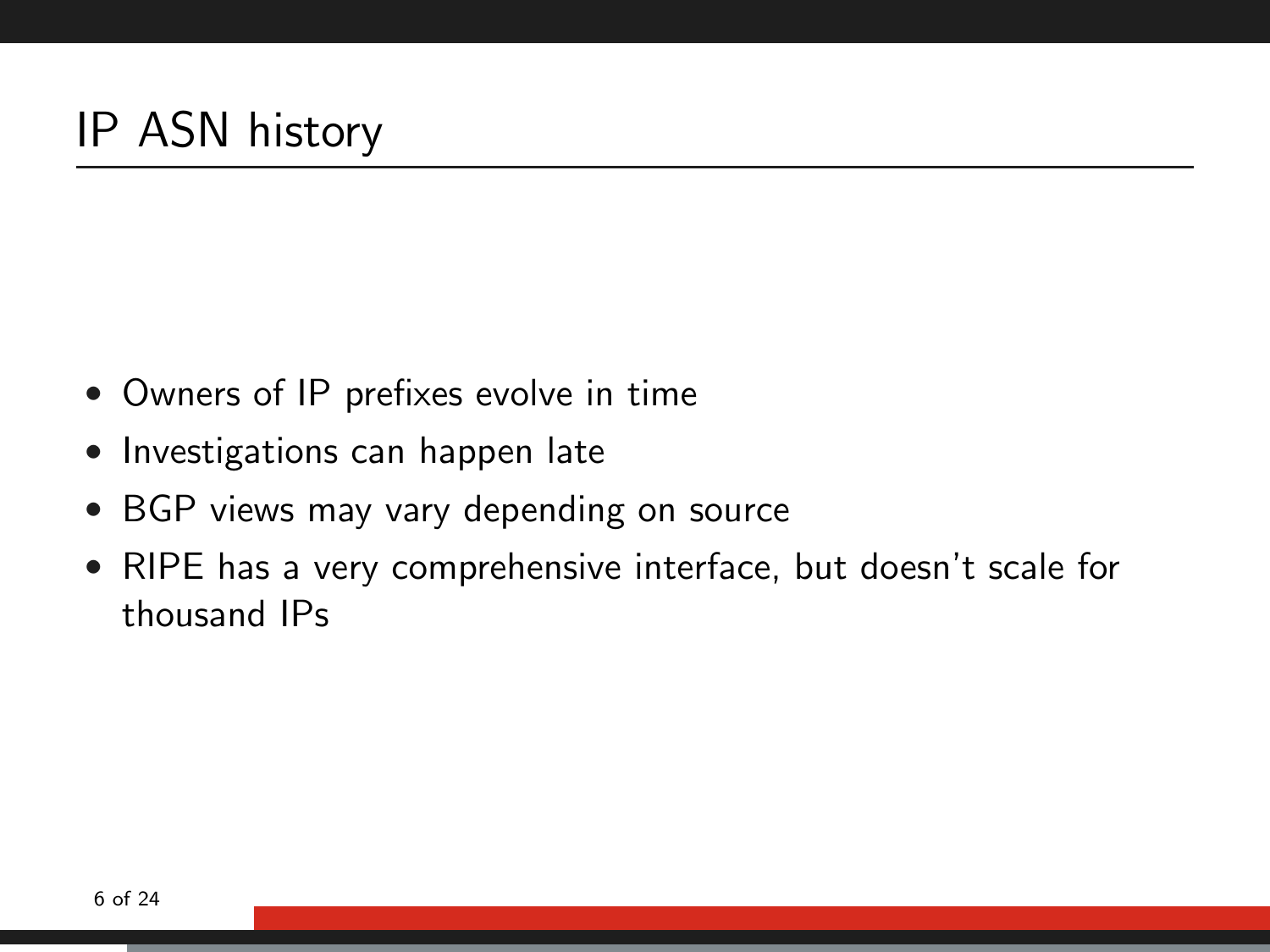- Many vendors propose lists of malicious IP addresses
- Malicious IP addresses evolve in time
- Many small providers are owned by malicious actors
- No simple way to track them over months/years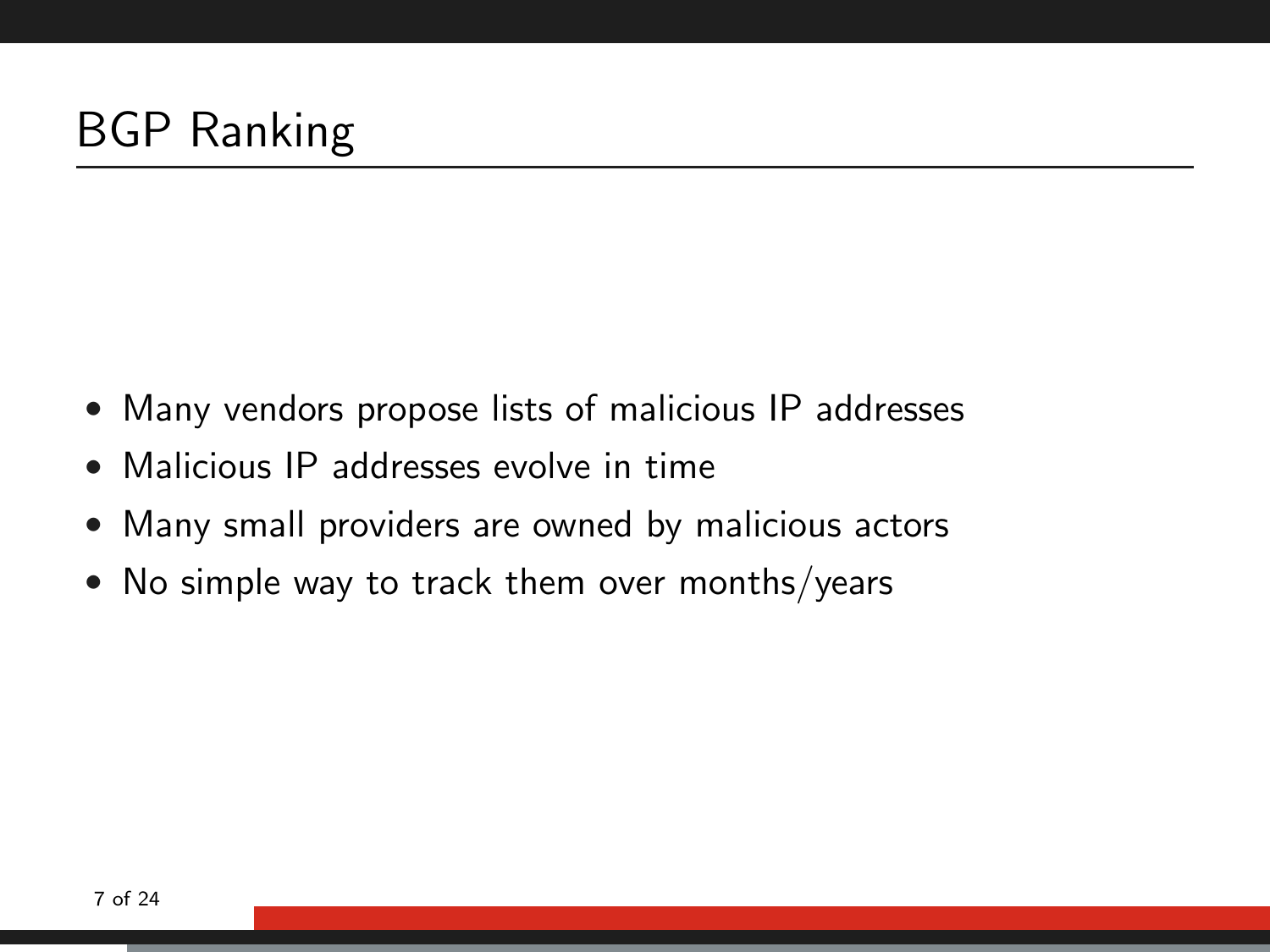## <span id="page-7-0"></span>[IP ASN History](#page-7-0)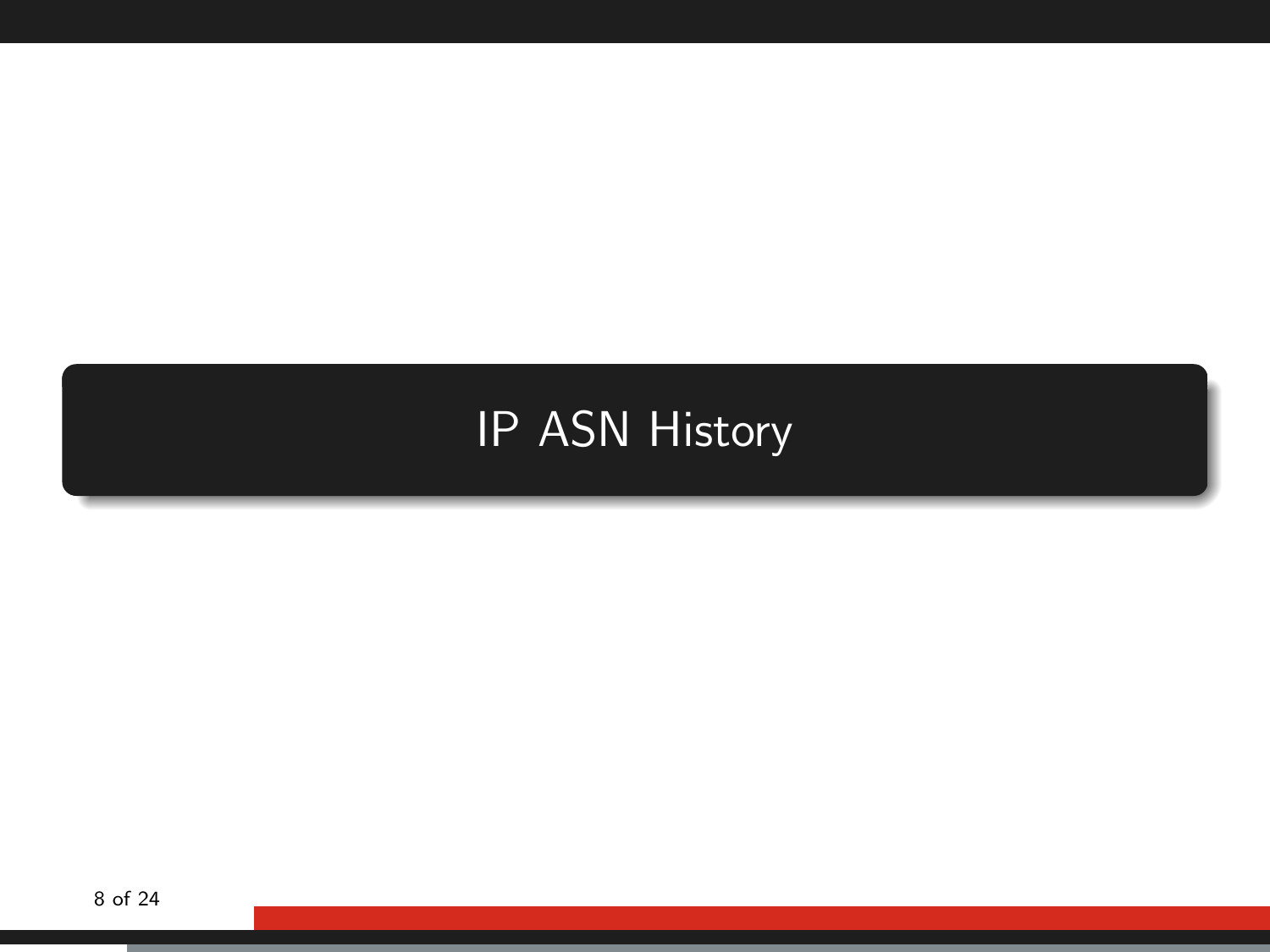- BGP Routing tables: IP Prefix  $\rightarrow$  AS number
- Currently supported sources: CAIDA and Ripe (RRC01)
- Future: CIRCL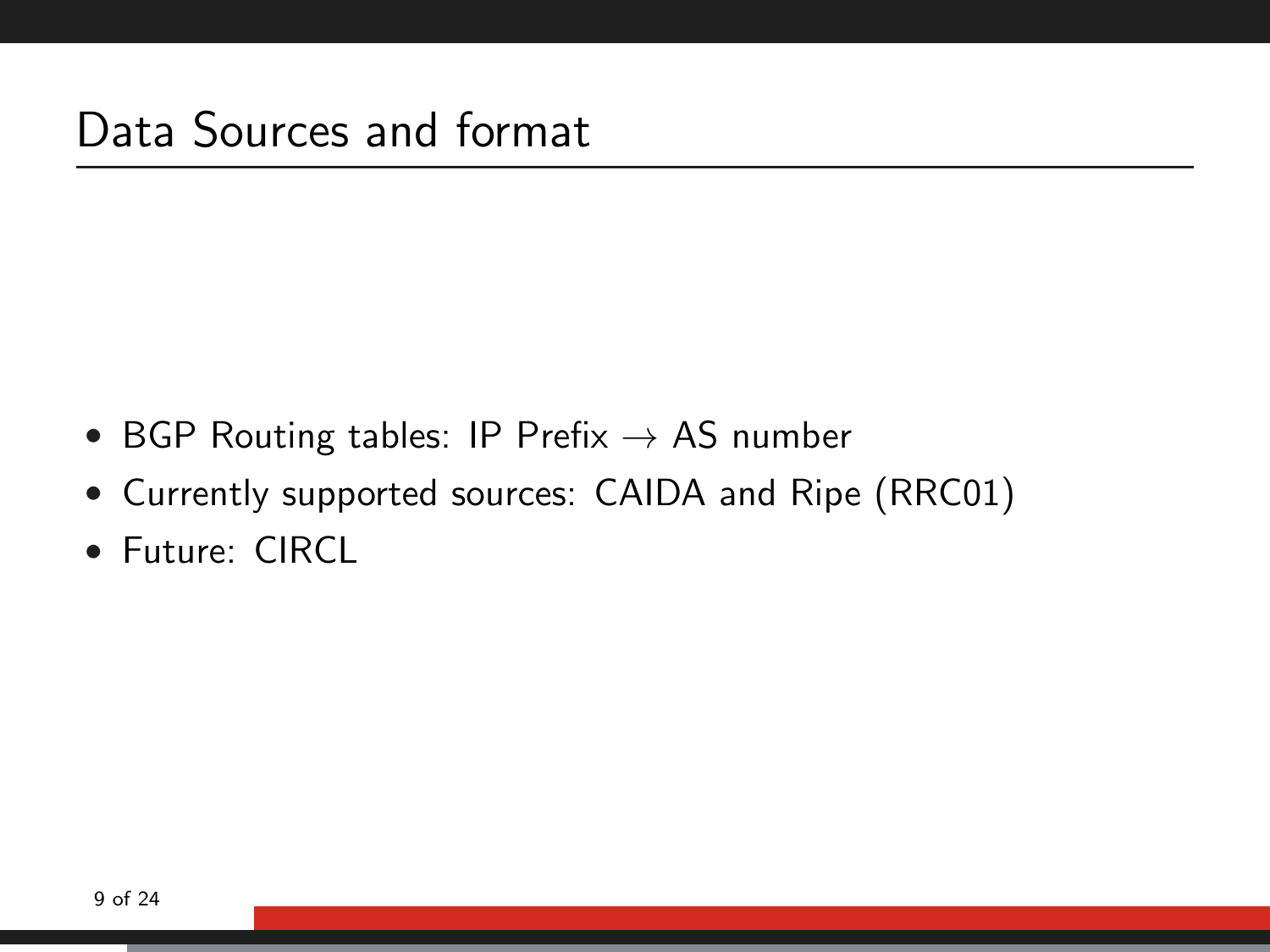- Load one BGP routing table per day per source
- Lookup services using patricia trees loaded in memory
- Automatic update daily
- Automatic cleanup of old datased (default:  $> 180$  days)
- Accessible as a web service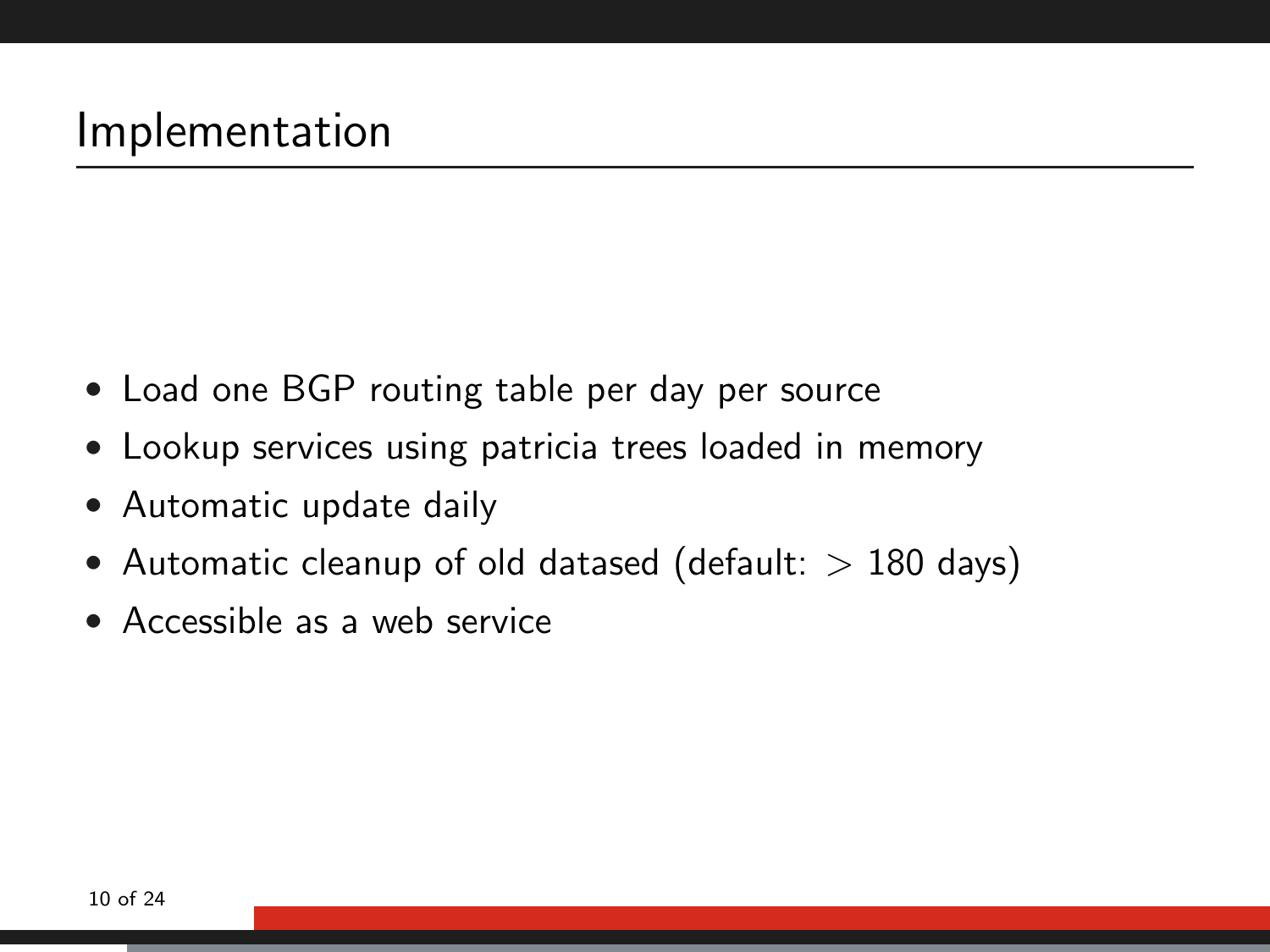- Fast Lookup
- Find daily ownership for an IP
- Multiple IPs lookup at once
- Import your own BGP routing table
- Run the tool in-house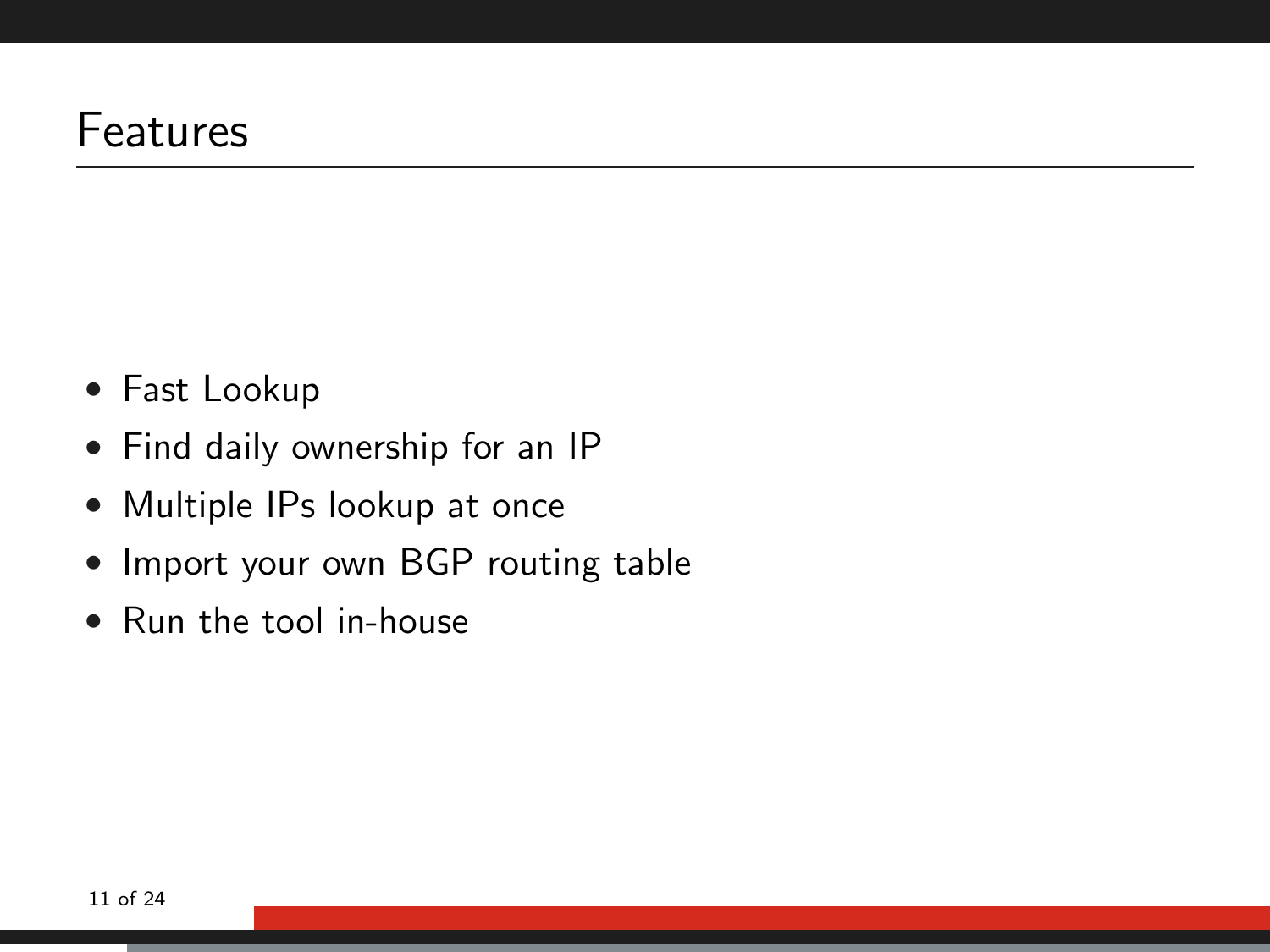## <span id="page-11-0"></span>[BGP Ranking](#page-11-0)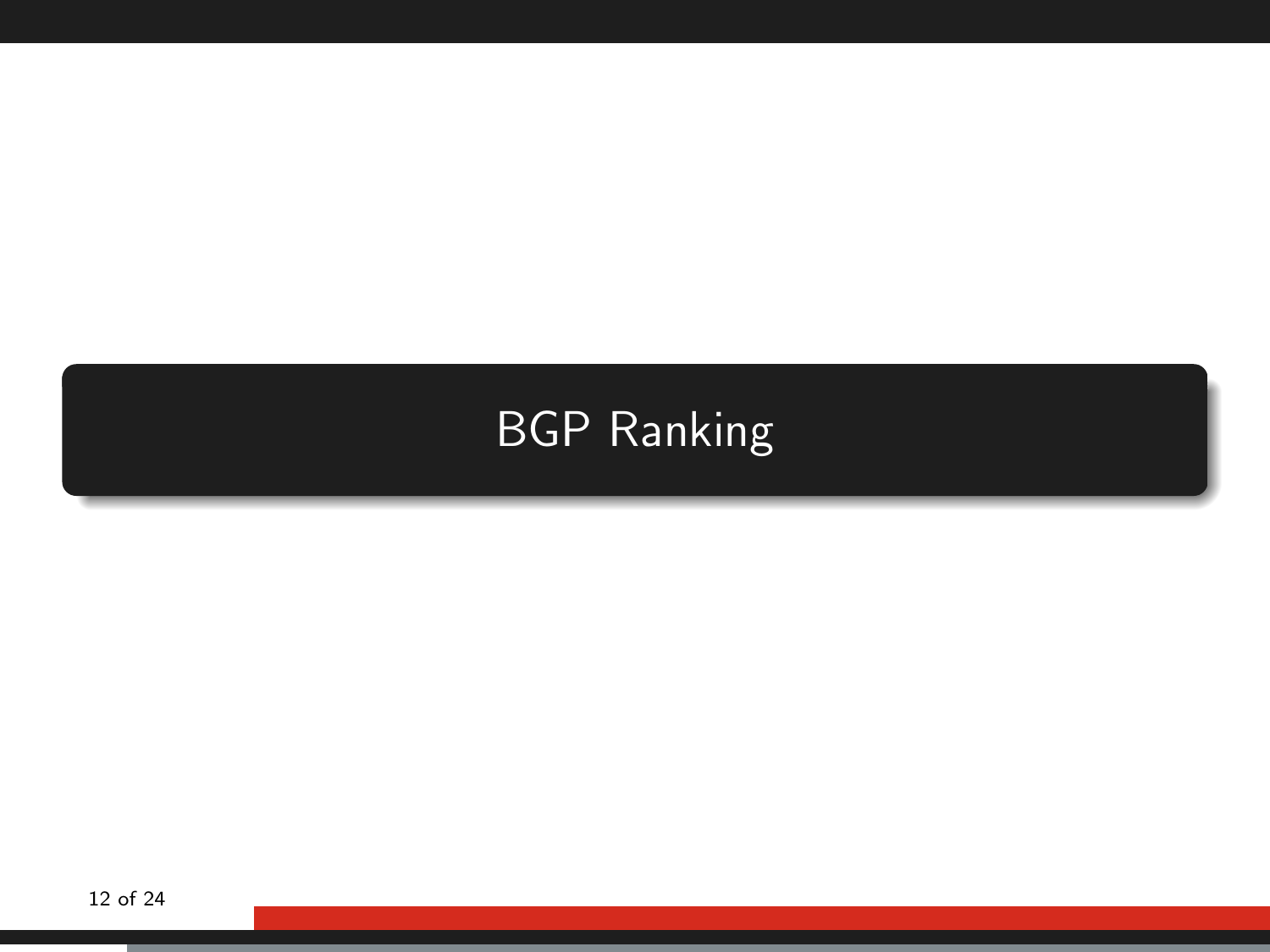- Public lists containing IP addresses (Abuse.ch, Dshield, Bambenek Consulting, blocklist.de, ...)
- Shadowserver (fetches the list from the web interface, requires an account)
- Future: MISP instances, DNS lookup, other private sources(?)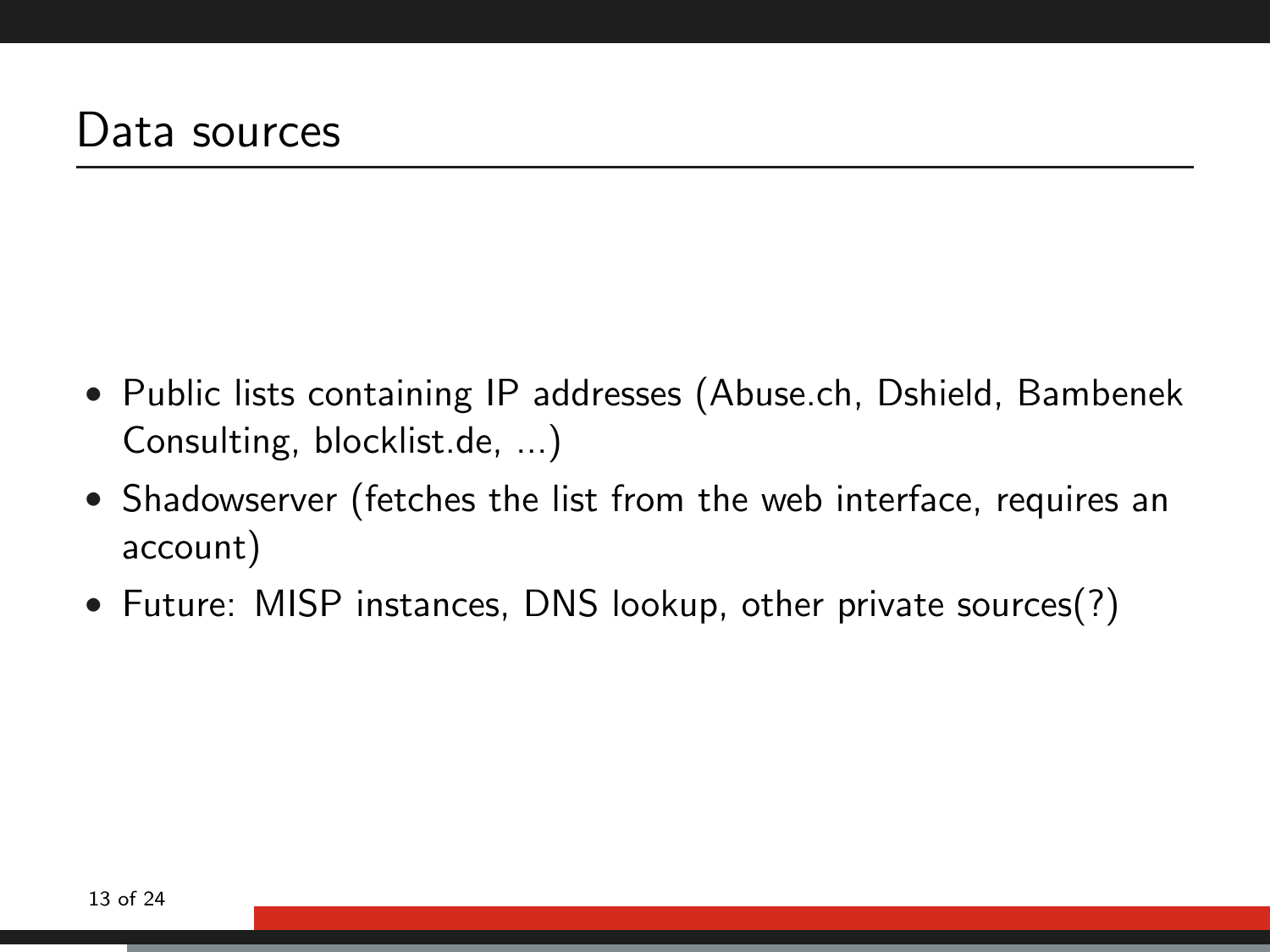- Hourly fetch of data sources, aggregation by day
- Prefix and ASN lookup against IP ASN History
- Computation every 8 hours (ASN and prefix in AS)

$$
\frac{\sum (IP Address \times source weight)}{\sum IP announced by AS}
$$
 (1)  

$$
\frac{\sum (IP Address \times source weight)}{\sum IP in prefix}
$$
 (2)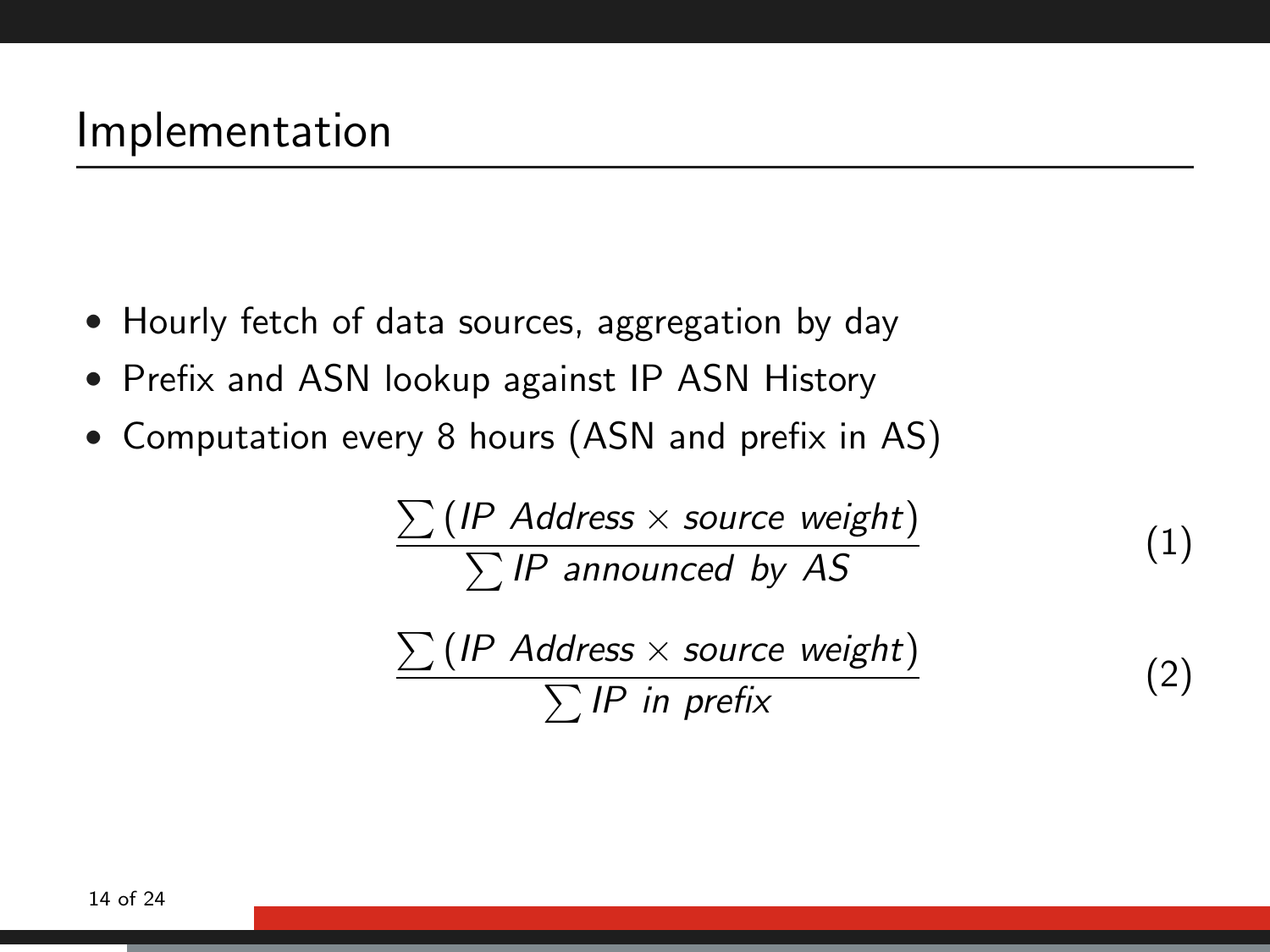- Follow the evolution of an AS over time
- Discover suspicious IPs in the neigourhood
- Ranking by country
- Run the tool in-house, on your own feeds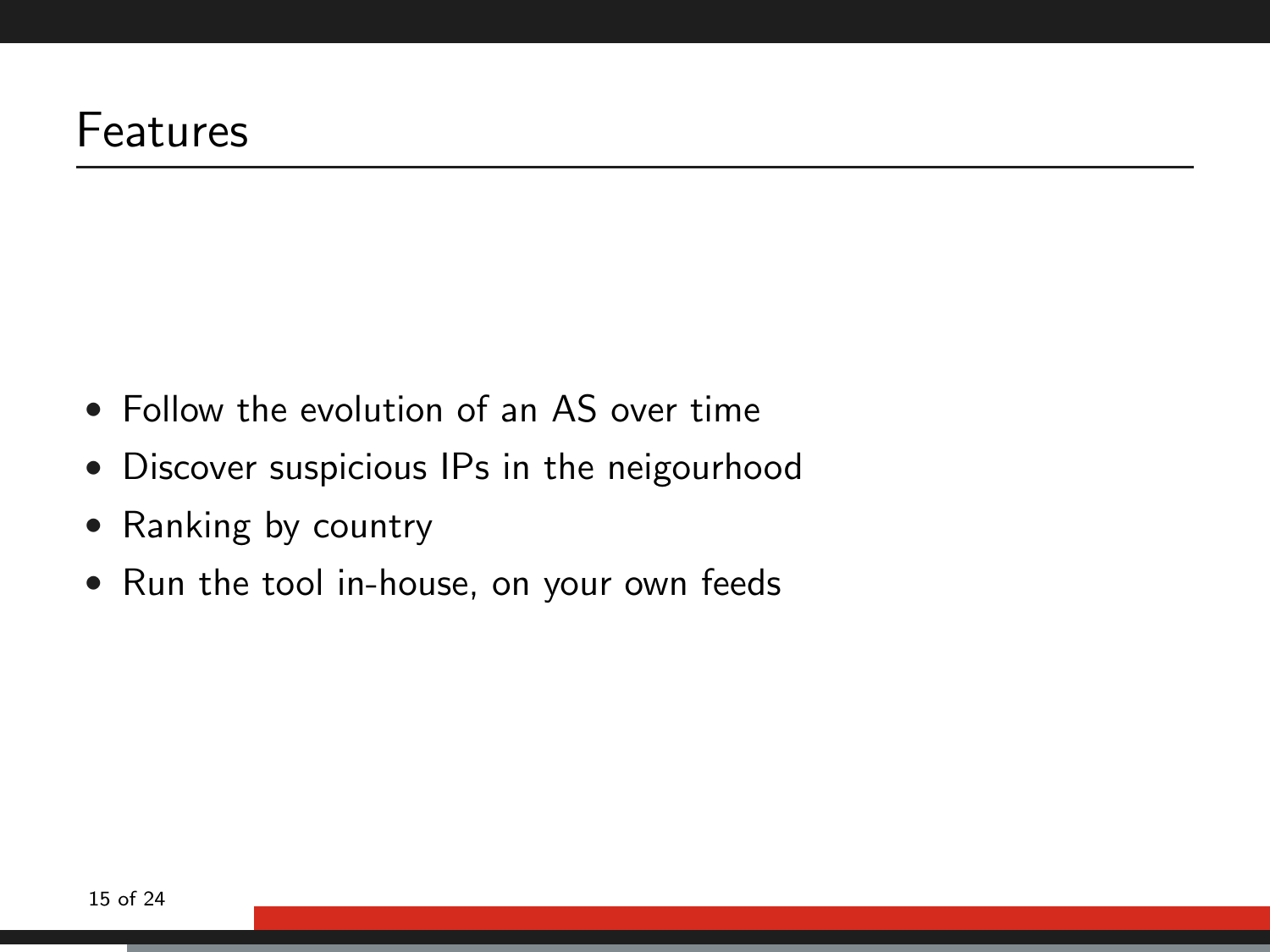## <span id="page-15-0"></span>[Current use-case: D4 Project](#page-15-0)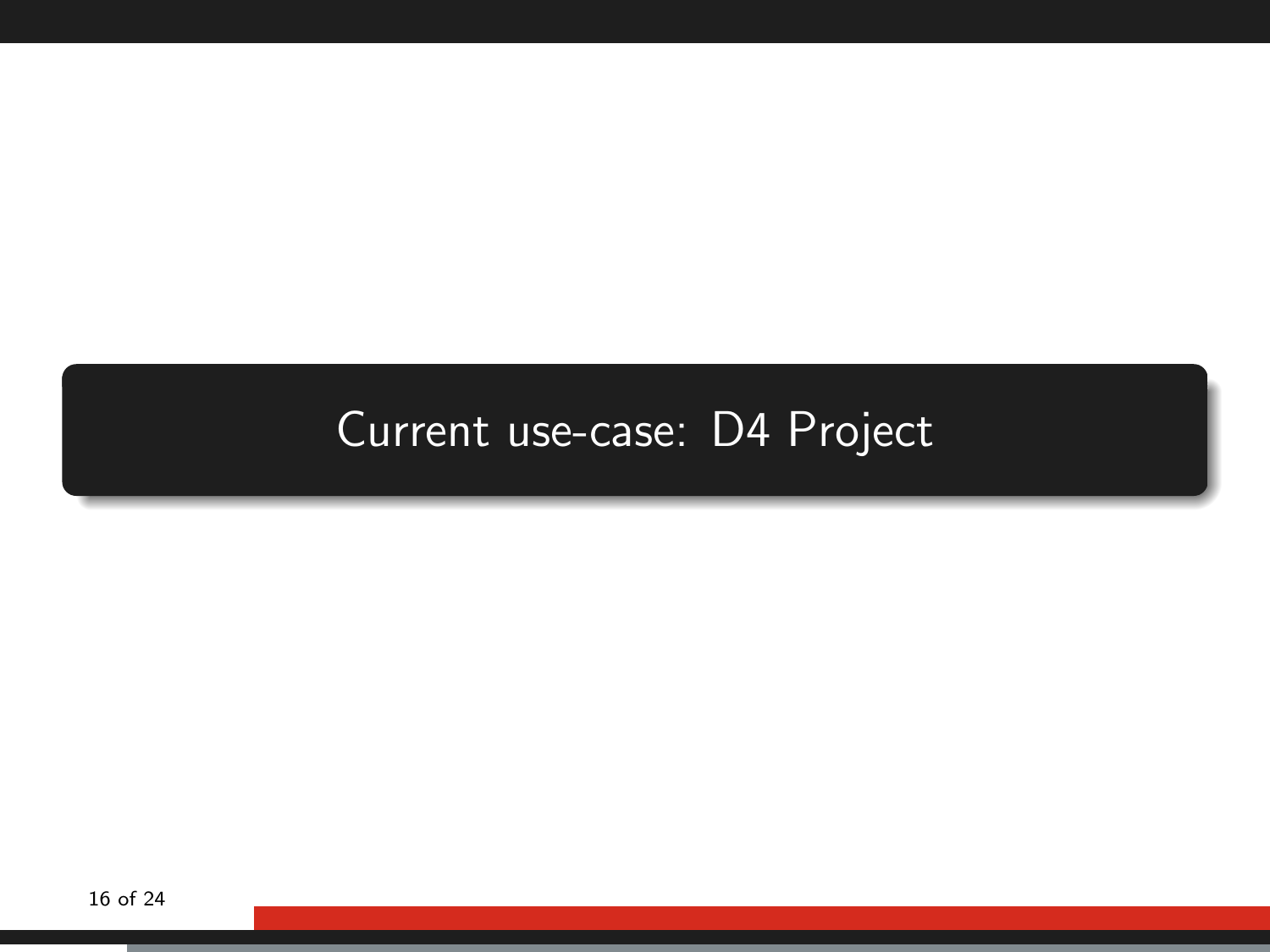- CSIRTs (or private organisations) build their **own honeypot**, honeynet or blackhole monitoring network
- Designing, managing and operating such infrastructure is a tedious and resource intensive task
- Automatic sharing between monitoring networks from different organisations is missing
- Sensors and processing are often seen as blackbox or difficult to audit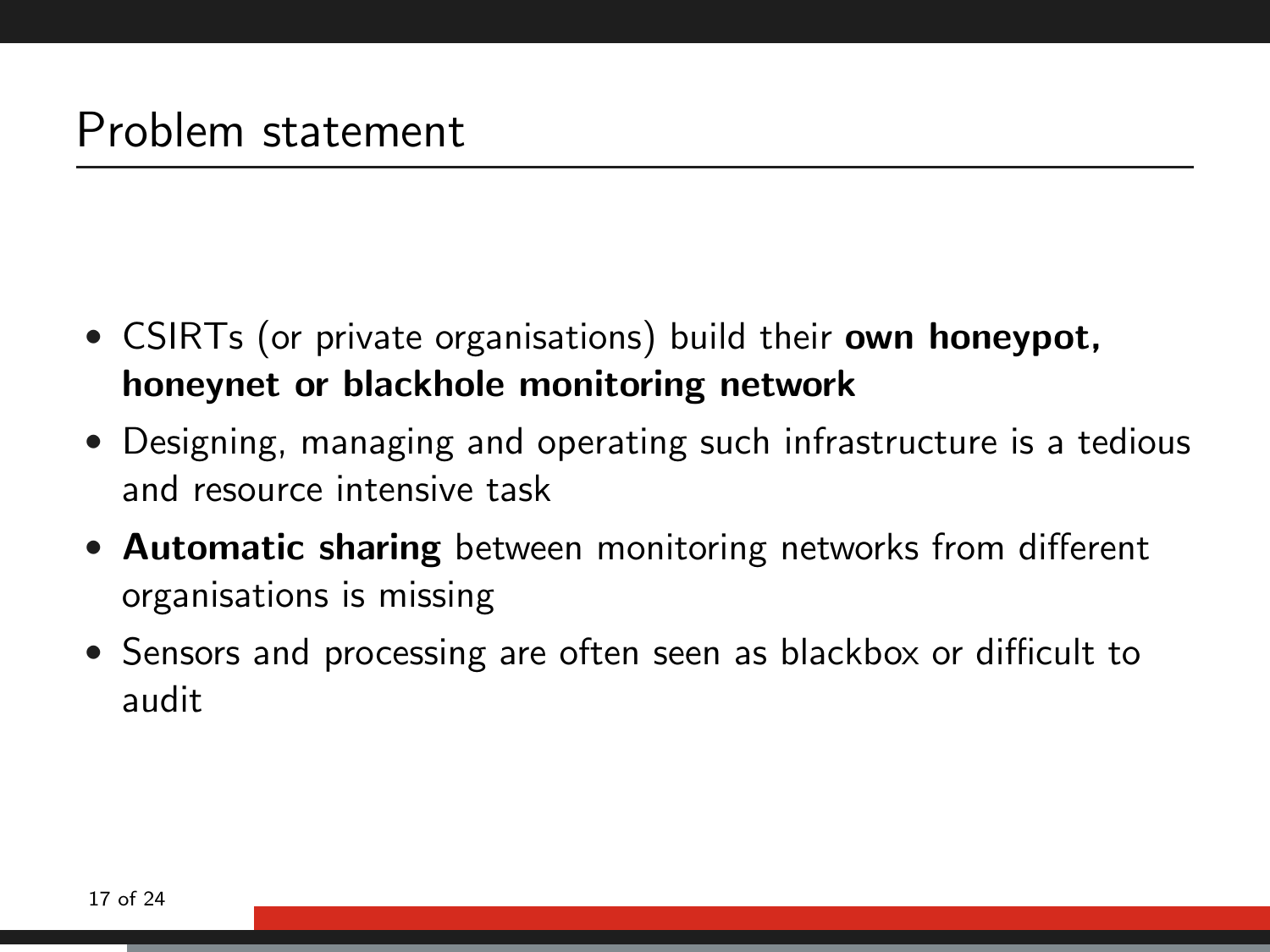#### **Objective**

- Based on our experience with MISP<sup>1</sup> where sharing played an important role, we transpose the model in D4 project
- Keeping the protocol and code base simple and minimal
- Allowing every organisation to **control and audit their own** sensor network
- Extending D4 or **encapsulating legacy monitoring protocols** must be as simple as possible
- Ensuring that the sensor server has no control on the sensor (unidirectional streaming)
- Don't force users to use dedicated sensors and allow flexibility of sensor support (software, hardware, virtual)

<sup>18</sup> of 24 tps://github.com/MISP/MISP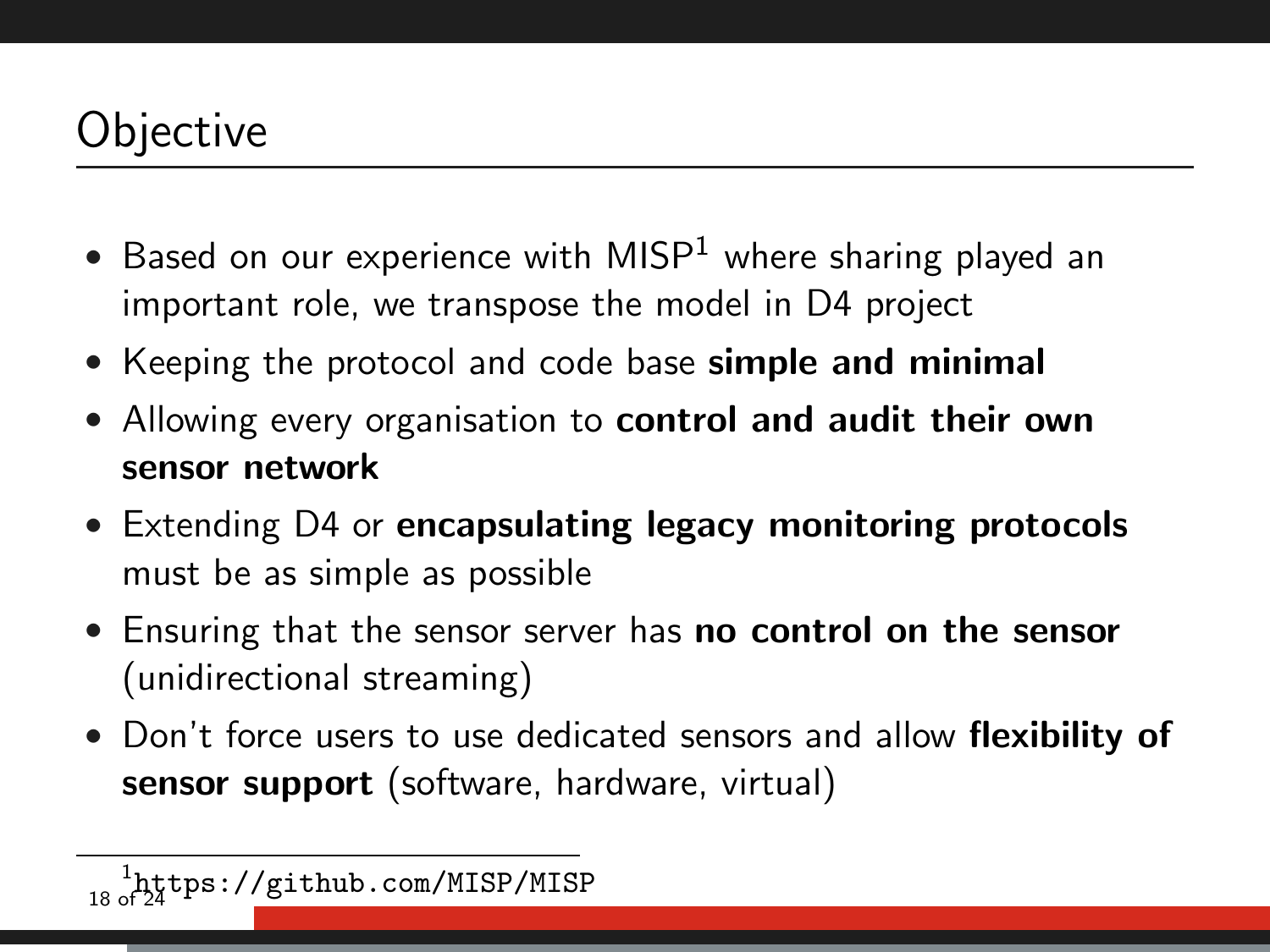- Use data from D4 as a source
- Lookup DDoS data against BGP-Ranking
- Correlate DDoS datasets with other type of malicious activities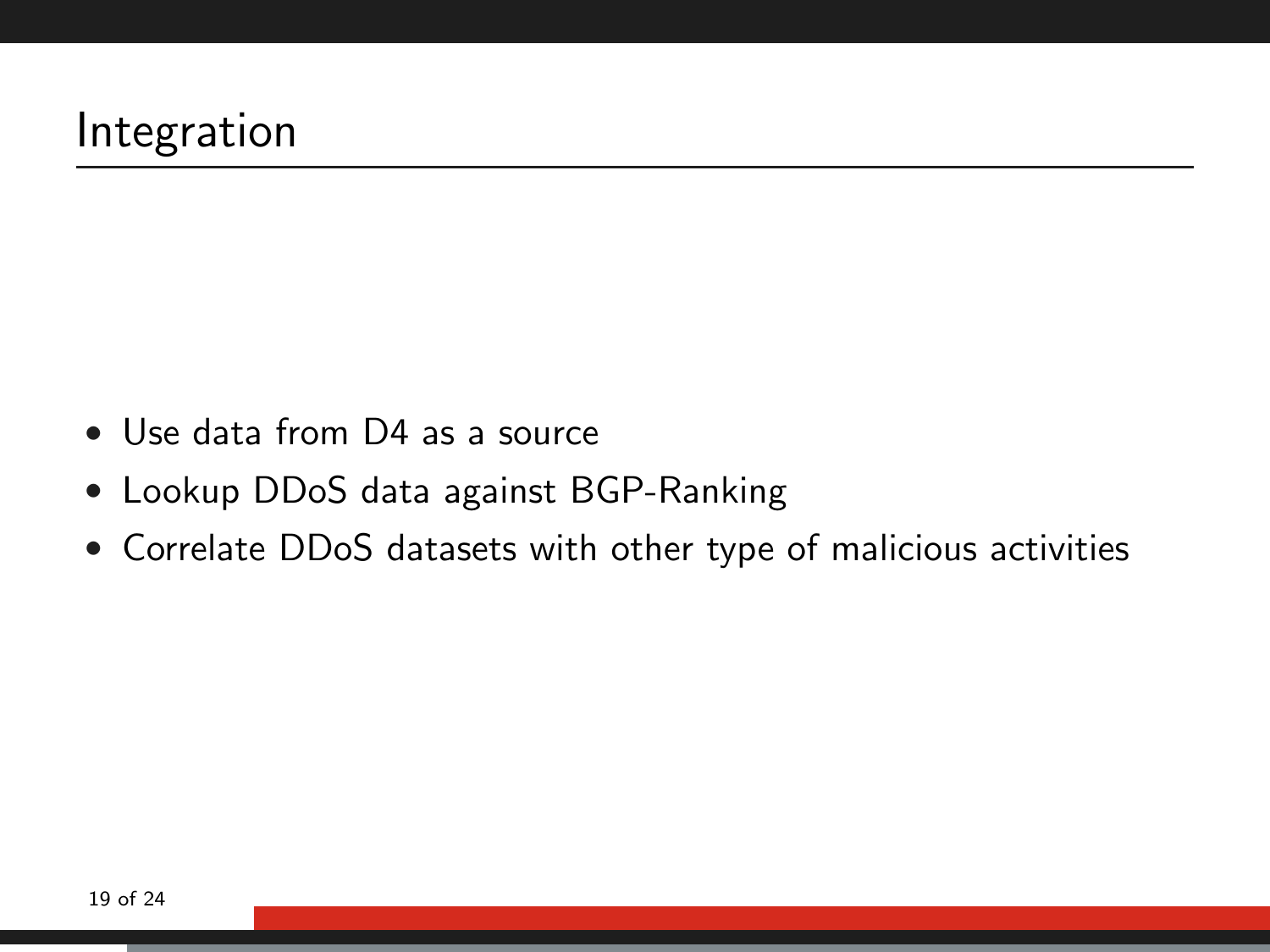<span id="page-19-0"></span>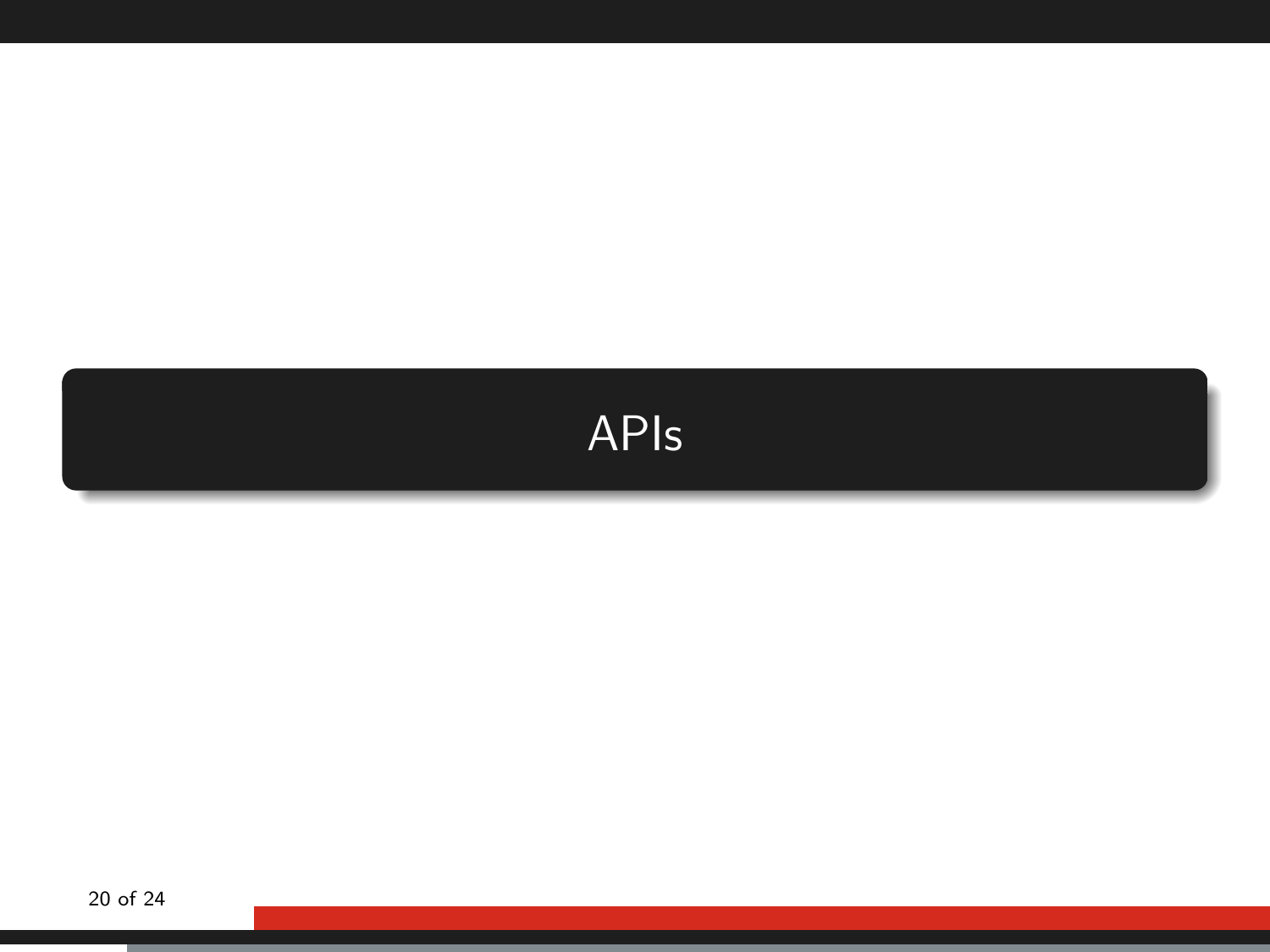- curl https://bgpranking-ng.circl.lu/ipasn\_history/?ip=8.8.8.8
- With Python client: ipasn.py –ip 8.8.8.8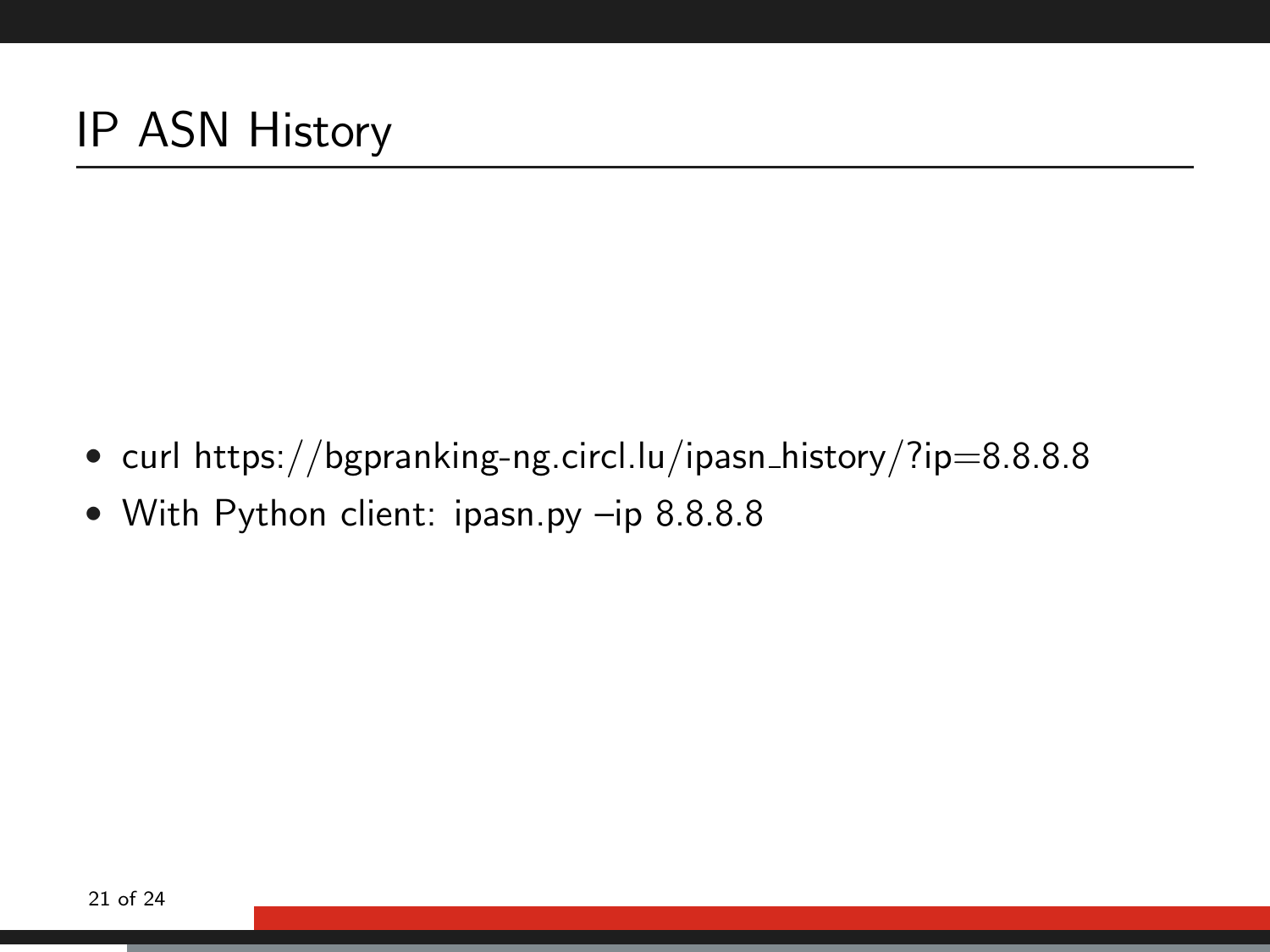- curl -X POST -d '{"asn": "5577", "date": "2019-05-19"}' https://bgpranking-ng.circl.lu/json/asn
- With Python client: bgpranking –asn 5577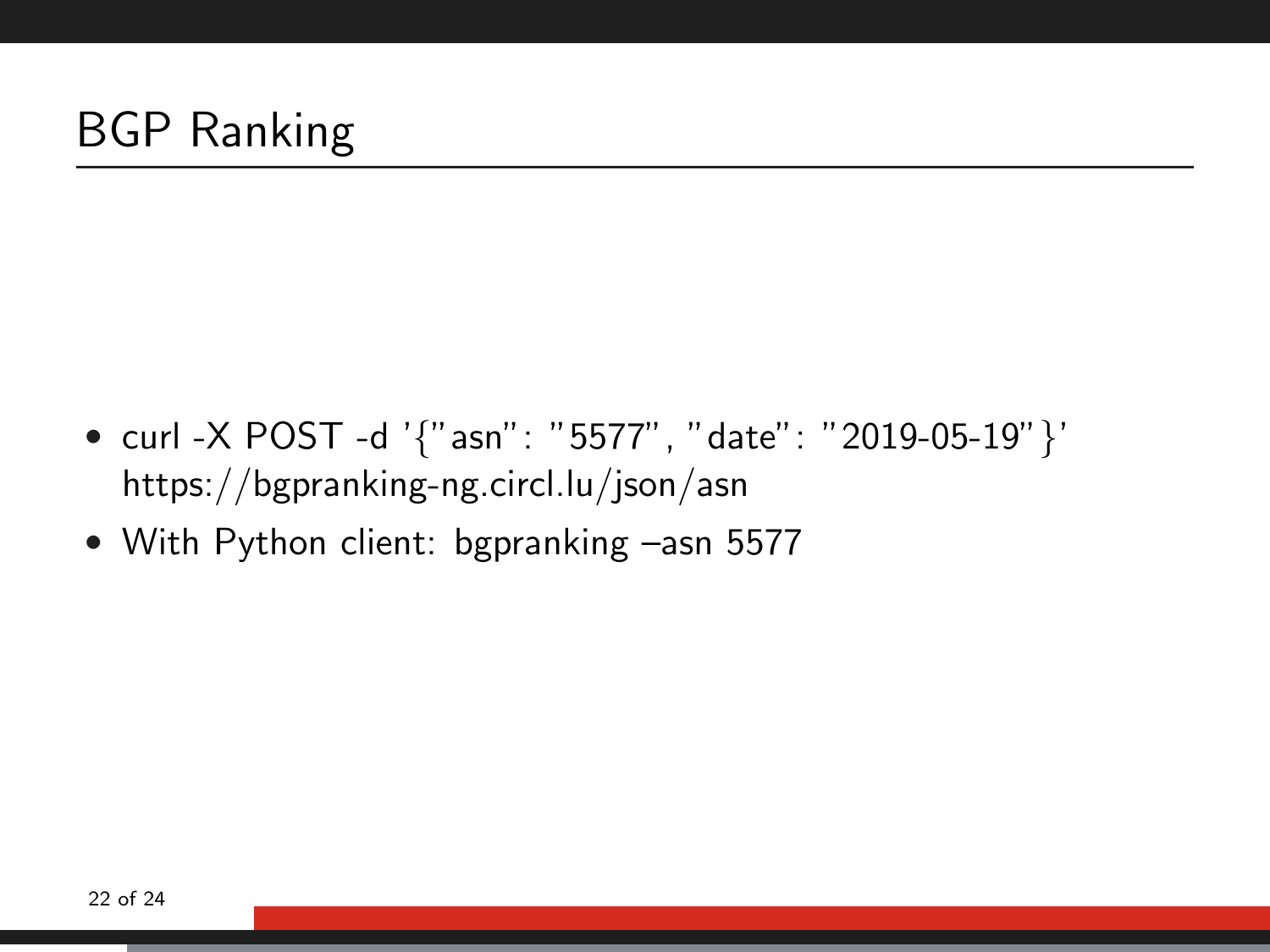<span id="page-22-0"></span>